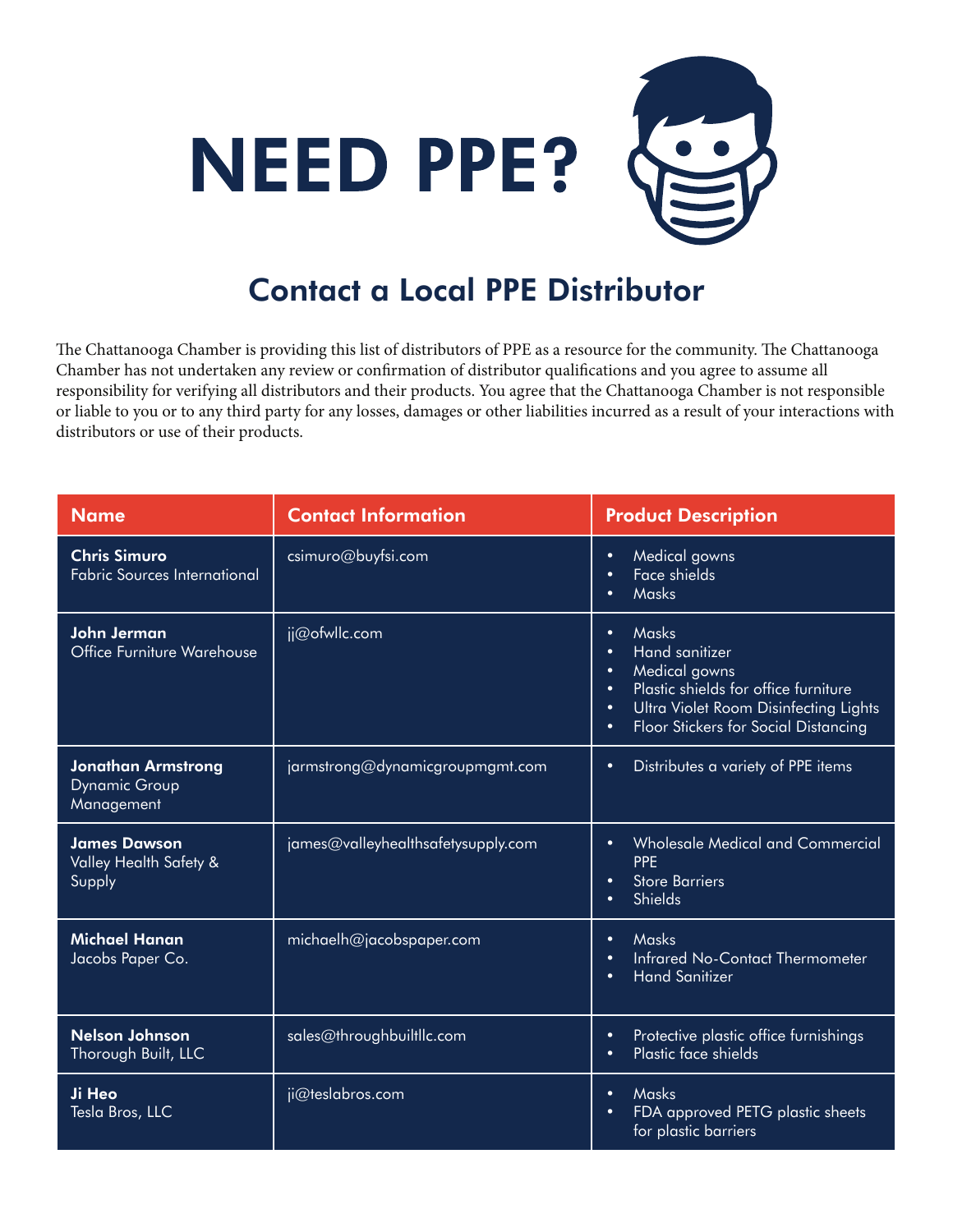| <b>Name</b>                                                                 | <b>Contact Information</b>                                                | <b>Product Description</b>                                                                                                                                                                                                                                                                                                                                                                                                                                                                                                                                                                                                  |
|-----------------------------------------------------------------------------|---------------------------------------------------------------------------|-----------------------------------------------------------------------------------------------------------------------------------------------------------------------------------------------------------------------------------------------------------------------------------------------------------------------------------------------------------------------------------------------------------------------------------------------------------------------------------------------------------------------------------------------------------------------------------------------------------------------------|
| <b>Seth Hill</b><br>Kinetik Sourcing                                        | seth@kinetiksourcing.com                                                  | Face masks<br>$\bullet$<br>Gowns<br>٠<br>Face shields<br>٠<br><b>Thermometers</b>                                                                                                                                                                                                                                                                                                                                                                                                                                                                                                                                           |
| <b>Chris Ramsey</b><br>Simple Choice PPE<br>Solutions                       | chris@simplechoiceppe.com                                                 | <b>Surgical Masks</b><br>$\bullet$<br><b>KN95 Masks</b><br>$\bullet$<br><b>Kids Masks</b><br>$\bullet$<br>N95 Masks<br>$\bullet$<br>COVID-19 Test Kits<br>$\bullet$<br>Nitrile gloves<br>$\bullet$<br><b>Latex Gloves</b><br>$\bullet$<br><b>Hand Sanitizer</b><br>$\bullet$<br><b>Infrared Thermometer</b><br>$\bullet$<br><b>Face Shields</b><br>$\bullet$<br><b>Hospital Gowns (Tie Back)</b><br>٠                                                                                                                                                                                                                       |
| <b>Charles Ayres</b><br><b>Office Depot</b>                                 | Charles.Ayres@OfficeDepot.com                                             | Custom-sized desk and counter<br>$\bullet$<br>shields                                                                                                                                                                                                                                                                                                                                                                                                                                                                                                                                                                       |
| Mrs. Pam Olson<br>ProMarketing LLC                                          | pamo@prologodepot.net                                                     | <b>Medical scrubs</b><br>$\bullet$<br>Surgical gowns<br>٠<br><b>Hand sanitizers</b><br>٠<br>Face masks<br>٠                                                                                                                                                                                                                                                                                                                                                                                                                                                                                                                 |
| <b>Jamey Dye</b><br><b>COS Business Products &amp;</b><br><b>Interiors</b>  | jdye@cosonline.com                                                        | KN95 masks- 10,000+<br>$\bullet$<br>Three ply masks- 175,000+<br>$\bullet$<br><b>Air Purifiers</b><br>$\bullet$<br>Hand Sanitizer- 7.5 oz., 12 oz.,<br>$\bullet$<br>17oz, Gallon<br>Nitrile, Vinyl, Latex Gloves<br>$\bullet$<br><b>Infrared Thermometers</b><br>$\bullet$<br><b>Face Shields</b><br>$\bullet$<br>Polycarbonate Barriers<br><b>PET Barriers</b><br>٠<br><b>Disinfecting Wipes</b><br>$\bullet$<br><b>Disinfectant</b><br>٠<br>Sprayers<br>Spray bottles/Triggers<br><b>Sanitizing Cleaners</b><br>Disinfectant Barrier Formula/<br>$\bullet$<br>Chemical<br>Social Distancing Floor/Wall Signs<br>$\bullet$ |
| <b>Annalyn Jones</b><br>AAJD - Annalyn Ang Jones<br><b>Distribution LLC</b> | annalyn-jones@aangjonesdistribution.com<br>info@aangjonesdistribution.com | <b>3PLY Face Mask</b><br>$\bullet$<br>KN95 Mask<br>$\bullet$<br>Gloves<br>$\bullet$<br>COVID - 19 Test Kits<br>٠<br><b>Hand Sanitizers</b><br>$\bullet$<br>MDF-500 - 2 part formula 99.99%<br>$\bullet$<br>effective for microorganism<br>decontamination<br><b>Thermal Scanning Units</b><br>$\bullet$                                                                                                                                                                                                                                                                                                                     |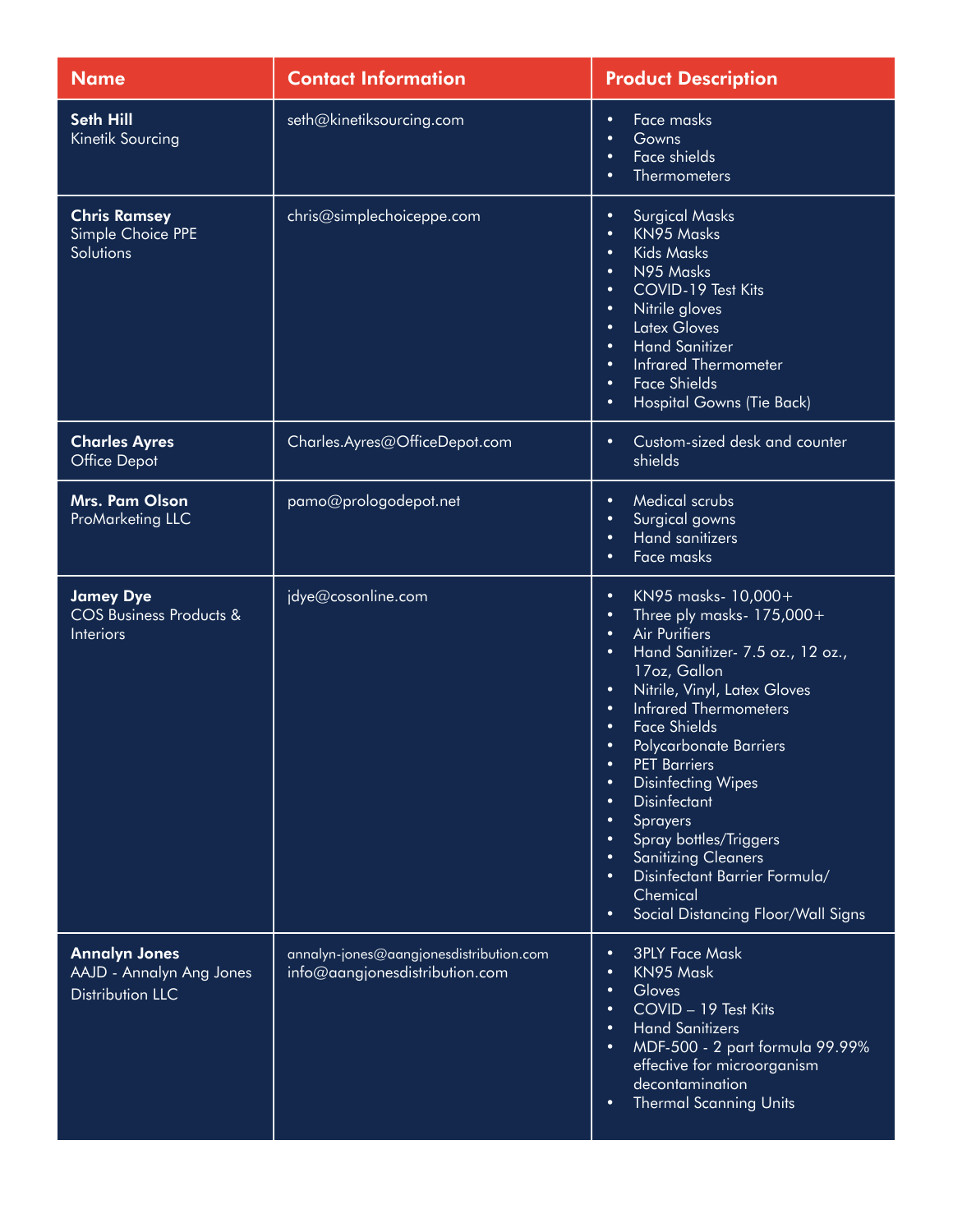| <b>Name</b>                                                                        | <b>Contact Information</b>                                              | <b>Product Description</b>                                                                                                                                                                                                                                                                                                                                                                         |
|------------------------------------------------------------------------------------|-------------------------------------------------------------------------|----------------------------------------------------------------------------------------------------------------------------------------------------------------------------------------------------------------------------------------------------------------------------------------------------------------------------------------------------------------------------------------------------|
| <b>Beverly Poteet</b><br><b>Flywheel Brands</b>                                    | beverly@flywheelbrands.com                                              | 3-ply disposable masks<br>$\bullet$<br>KN95 masks<br>$\bullet$<br>Nitrile gloves<br>$\bullet$<br><b>Hand sanitizer</b><br>$\bullet$<br><b>Infrared Thermometers</b><br>$\bullet$<br><b>Face Shields</b><br>$\bullet$<br>Cotton face masks<br>$\bullet$<br><b>Branded face masks</b><br>$\bullet$<br><b>Distancing Barriers</b><br>$\bullet$<br>Floor graphics<br>$\bullet$<br>Signage<br>$\bullet$ |
| <b>Star Willis</b><br><b>Red Star Cleaning Services</b>                            | RedStarCleaningServices82@gmail.com                                     | Covid-19 Sanitized<br>$\bullet$<br>Fogging<br>$\bullet$<br><b>Building Sanitizing (Buses, Cars,</b><br>$\bullet$<br>Fleets)<br>Cleaning<br>$\bullet$<br><b>Commercial and Residential</b><br>٠                                                                                                                                                                                                     |
| <b>Wanda Lee</b><br>Gate 11 Distillery                                             | wanda@gate11distillery.com                                              | Hand Sanitizer, 16oz to 250 gallons<br>$\bullet$                                                                                                                                                                                                                                                                                                                                                   |
| Jayesh Doshi<br>eSpin Technologies                                                 | sales@espintechnologies.com                                             | 3-ply Disposable surgical masks<br>$\bullet$<br>with Nanofiber<br>Reusable face masks with nanofiber<br>$\bullet$<br>filter pocket<br>Nanofiber filter inserts for reusable<br>$\bullet$<br>masks                                                                                                                                                                                                  |
| <b>Addam Prewitt</b><br>Faurecia                                                   | addam.prewitt@faurecia.com                                              | Face masks<br>$\bullet$                                                                                                                                                                                                                                                                                                                                                                            |
| <b>Tom Sucher</b><br>Virtual Studios Inc.                                          | tom@virtualstudiosinc.com                                               | <b>Face Shields</b><br>$\bullet$<br><b>Antimicrobial Face Shields</b><br>$\bullet$<br>Freestanding Antimicrobial<br>$\bullet$<br><b>Protective Barriers</b><br><b>Custom Antimicrobial Protective</b><br>$\bullet$<br><b>Barriers</b><br>Antimicrobial Screen Protectors for<br>$\bullet$<br><b>Touch Screens</b><br>Signage and Floor Graphics for<br>$\bullet$<br>Social Distancing              |
| <b>Josh Heath</b><br><b>Sid Harmon</b><br><b>Environmental Safety</b><br>Solutions | Jheath@environsafetysolutions.com<br>sharmon@environsafetysolutions.com | 3 ply Earloop mask<br>$\bullet$<br>KN95 Mask<br>$\bullet$<br>Hand Sanitizer<br>$\bullet$<br><b>Touchless Thermometers</b><br>$\bullet$<br><b>Face Shields</b><br>$\bullet$<br><b>Isolation Gowns</b><br>$\bullet$<br><b>Sanitize Wipes</b><br>$\bullet$<br><b>Environmentally Safe Disinfectant</b><br>$\bullet$<br><b>Bouffant Caps</b><br>$\bullet$                                              |